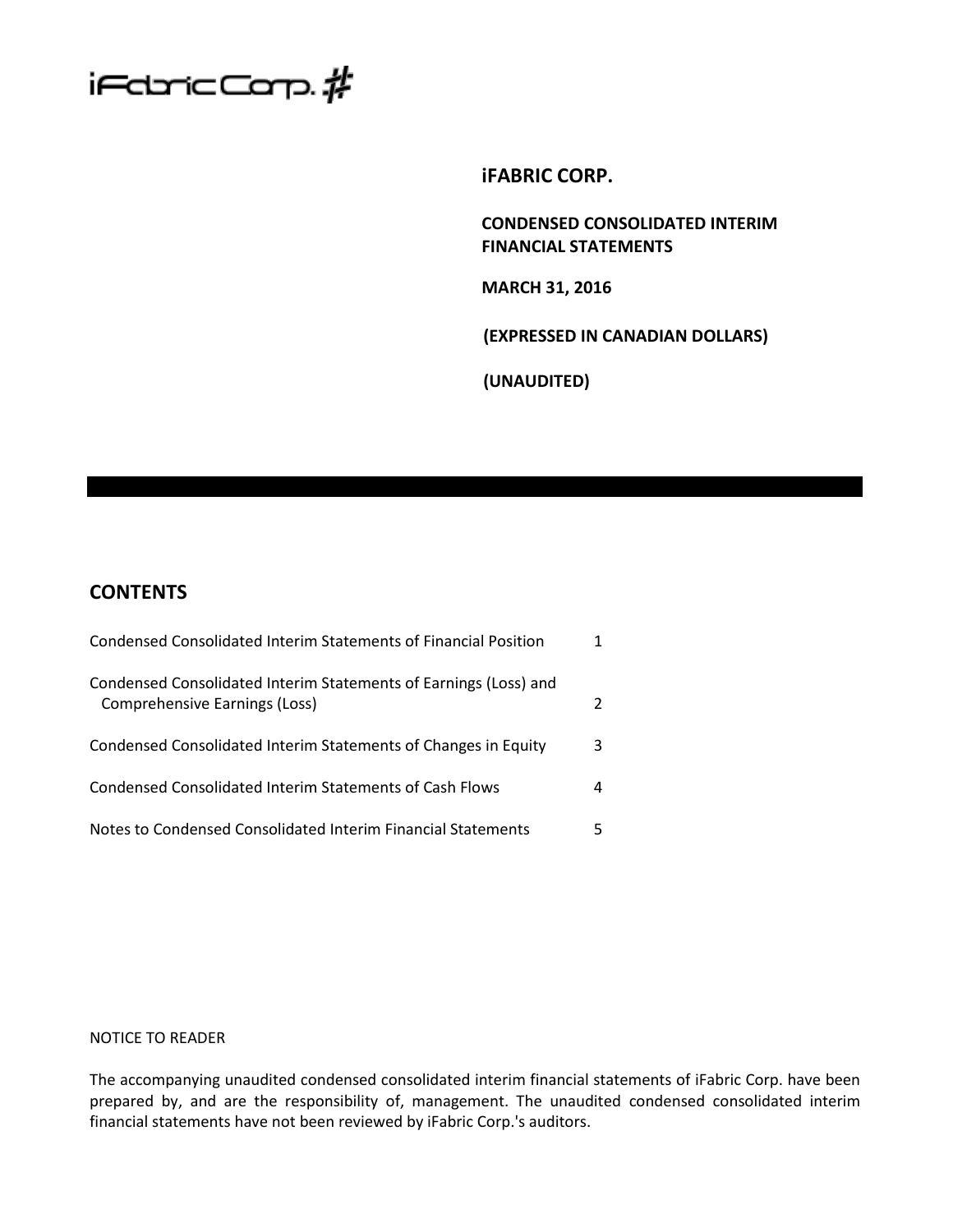## **iFABRIC CORP. CONDENSED CONSOLIDATED INTERIM STATEMENTS OF FINANCIAL POSITION (Unaudited, Expressed in Canadian Dollars)**

|                                                         | March 31,  | September 30, |
|---------------------------------------------------------|------------|---------------|
| As at                                                   | 2016       | 2015          |
| <b>ASSETS</b>                                           |            |               |
| <b>Current assets</b>                                   |            |               |
| Cash                                                    | 515,817    | 852,016       |
| Accounts receivable (note 4)                            | 2,141,360  | 2,143,066     |
| Inventories (note 5)                                    | 4,608,874  | 4,706,426     |
| Prepaid expenses and deposits (note 6)                  | 136,670    | 327,781       |
| Foreign exchange forward contracts (note 7)             | 96,042     | 37,686        |
| <b>Total current assets</b>                             | 7,498,763  | 8,066,975     |
| <b>Non-current assets</b>                               |            |               |
| Property, plant and equipment                           | 2,472,022  | 2,487,880     |
| Deferred development costs                              | 517,440    | 598,171       |
| Deferred income taxes                                   | 809,640    | 720,283       |
| Goodwill                                                | 55,050     | 55,050        |
| <b>Total non-current assets</b>                         | 3,854,152  | 3,861,384     |
| <b>Total assets</b>                                     | 11,352,915 | 11,928,359    |
| <b>LIABILITIES</b>                                      |            |               |
| <b>Current liabilities</b>                              |            |               |
| Bank indebtedness (note 8)                              | 734,879    |               |
| Accounts payable and accrued liabilities (note 9)       | 796,406    | 1,846,835     |
| Income taxes payable                                    | 458,604    | 429,367       |
| Current portion due to related parties                  | 181,600    | 250,839       |
| Current portion of loan payable                         | 120,000    | 120,000       |
| <b>Total current liabilities</b>                        | 2,291,489  | 2,647,041     |
| <b>Non-current liabilties</b>                           |            |               |
| Due to related parties                                  | 563,809    | 548,893       |
| Loan payable                                            | 810,000    | 860,000       |
| <b>Total non-current liabilities</b>                    | 1,373,809  | 1,408,893     |
| <b>Total liabilities</b>                                | 3,665,298  | 4,055,934     |
| Commitments (note 13)                                   |            |               |
| <b>EQUITY</b>                                           |            |               |
| Equity attributable to iFabric Corp. shareholders       |            |               |
| Capital stock (note 12)                                 | 2,764,866  | 2,743,530     |
| Warrants (note 12)                                      | 704,861    | 704,861       |
| Options (note 12)                                       | 1,317,650  | 1,241,323     |
| <b>Retained earnings</b>                                | 2,882,802  | 3,167,871     |
| Total equity attributable to iFabric Corp. shareholders | 7,670,179  | 7,857,585     |
| Non-controlling interest                                | 17,438     | 14,840        |
| <b>Total equity</b>                                     | 7,687,617  | 7,872,425     |
| <b>Total liabilities and equity</b>                     | 11,352,915 | 11,928,359    |

Approved on behalf of the Board of Directors on May 12, 2016:

*"Hylton Karon"* "*Hilton Price"* 

Director Director

The accompanying notes are an integral part of these unaudited condensed consolidated interim financial statements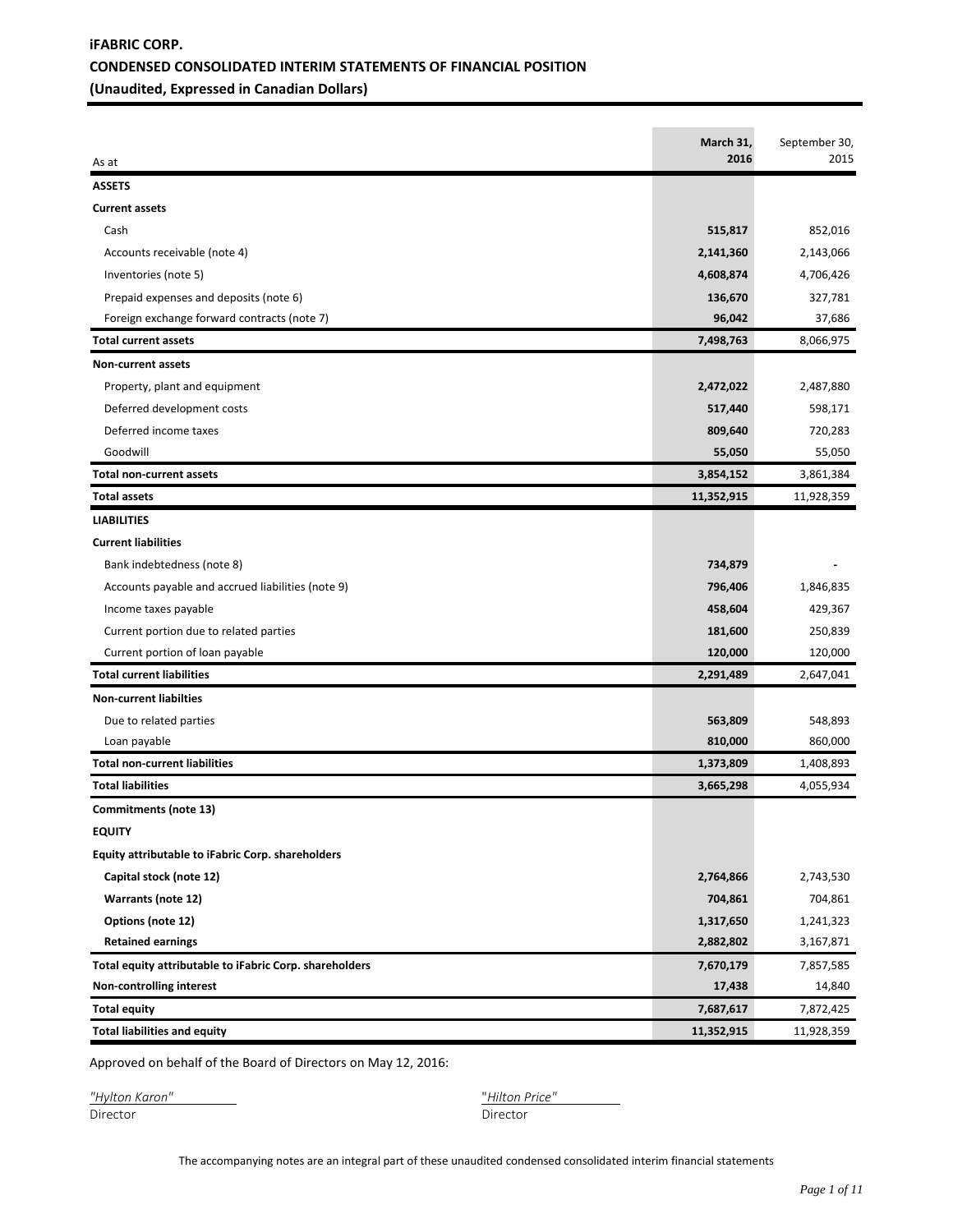## **iFABRIC CORP. CONDENSED CONSOLIDATED INTERIM STATEMENTS OF EARNINGS (LOSS) AND COMPREHENSIVE EARNINGS (LOSS) (Unaudited, Expressed in Canadian Dollars)**

|                                                                        | Three months |            | Six months |            |  |
|------------------------------------------------------------------------|--------------|------------|------------|------------|--|
| For the period ended March 31,                                         | 2016         | 2015       | 2016       | 2015       |  |
| <b>REVENUE</b>                                                         | 3,072,027    | 3,251,478  | 6,401,037  | 6,293,882  |  |
| <b>COST OF SALES</b>                                                   | 1,569,581    | 1,575,889  | 3,114,376  | 3,218,721  |  |
| <b>GROSS PROFIT</b>                                                    | 1,502,446    | 1,675,589  | 3,286,661  | 3,075,161  |  |
| <b>EXPENSES</b>                                                        |              |            |            |            |  |
| Selling, general and administrative costs                              | 1,663,147    | 1,448,851  | 3,314,739  | 2,912,803  |  |
| Interest on operating line                                             | 7,347        | 6,658      | 11,222     | 12,178     |  |
| Interest on long-term debt                                             | 9,233        | 10,844     | 18,890     | 22,520     |  |
| Amortization of property, plant and equipment                          | 8,766        | 9,783      | 17,415     | 19,566     |  |
| Amortization of deferred development costs                             | 40,366       | 40,366     | 80,732     | 80,732     |  |
|                                                                        | 1,728,859    | 1,516,502  | 3,442,998  | 3,047,799  |  |
| <b>EARNINGS (LOSS) FROM OPERATIONS</b>                                 | (226, 413)   | 159,087    | (156,337)  | 27,362     |  |
| <b>OTHER EXPENSES (INCOME)</b>                                         |              |            |            |            |  |
| Share-based compensation                                               | 41,258       | 100,747    | 85,663     | 209,376    |  |
| Loss (gain) on foreign exchange                                        | 173,125      | (186, 158) | 124,342    | (251, 552) |  |
|                                                                        | 214,383      | (85, 411)  | 210,005    | (42, 176)  |  |
| <b>EARNINGS (LOSS) BEFORE INCOME TAXES</b>                             | (440, 796)   | 244,498    | (366, 342) | 69,538     |  |
| <b>PROVISION FOR (RECOVERY OF) INCOME TAXES</b>                        |              |            |            |            |  |
| Current                                                                | (71, 423)    | 163,485    | 5,486      | 210,245    |  |
| Deferred                                                               | (45, 506)    | (46,700)   | (89, 357)  | (108, 200) |  |
|                                                                        | (116, 929)   | 116,785    | (83, 871)  | 102,045    |  |
| NET EARNINGS (LOSS) AND COMPREHENSIVE EARNINGS (LOSS)                  | (323, 867)   | 127,713    | (282, 471) | (32, 507)  |  |
| NET EARNINGS (LOSS) AND COMPREHENSIVE EARNINGS (LOSS) ATTRIBUTABLE TO: |              |            |            |            |  |
| iFabric Corp. shareholders                                             | (324, 657)   | 126,333    | (285,069)  | (34, 572)  |  |
| Non-controlling interest                                               | 790          | 1,380      | 2,598      | 2,065      |  |
|                                                                        | (323, 867)   | 127,713    | (282, 471) | (32, 507)  |  |
| <b>EARNINGS (LOSS) PER SHARE (note 11)</b>                             |              |            |            |            |  |
| <b>Basic</b>                                                           | (0.013)      | 0.005      | (0.011)    | (0.001)    |  |
| Diluted                                                                | (0.013)      | 0.005      | (0.011)    | (0.001)    |  |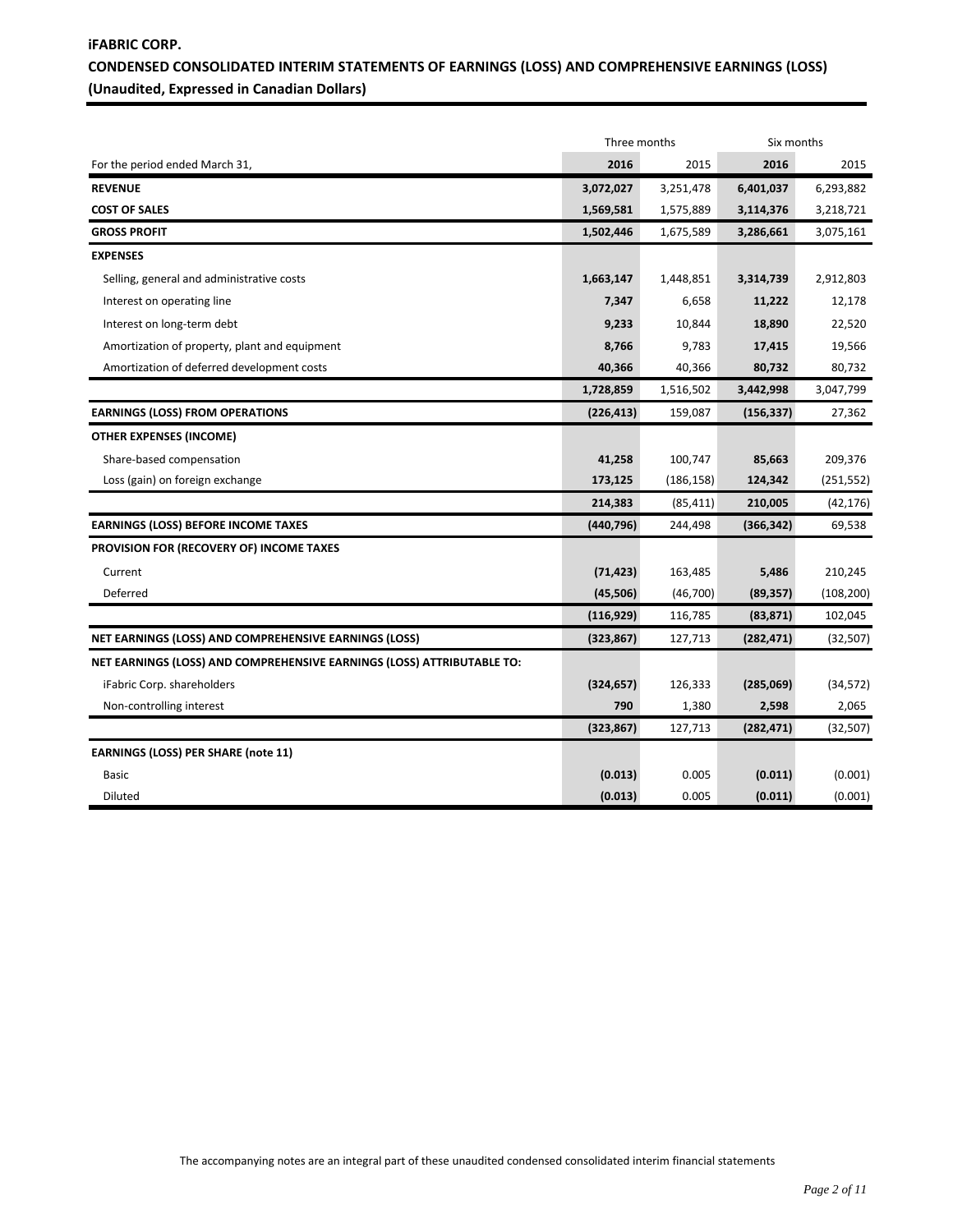## **iFABRIC CORP. CONDENSED CONSOLIDATED INTERIM STATEMENTS OF CHANGES IN EQUITY (Unaudited, Expressed in Canadian Dollars)**

|                               |               | Attributable to iFabric Corp. shareholders |                          |                          |                          |           |                          |              |
|-------------------------------|---------------|--------------------------------------------|--------------------------|--------------------------|--------------------------|-----------|--------------------------|--------------|
|                               |               |                                            |                          |                          | Accumulated              |           |                          |              |
|                               |               |                                            |                          |                          | other                    |           |                          |              |
|                               |               |                                            |                          | Retained                 | comprehensive            |           | Non-controlling          |              |
|                               | Capital stock | Warrants                                   | Options                  | earnings                 | income                   | Total     | interest                 | Total equity |
| Balance at September 30, 2015 | 2,743,530     | 704,861                                    | 1,241,323                | 3,167,871                |                          | 7,857,585 | 14,840                   | 7,872,425    |
| Total comprehensive earnings  |               | -                                          | $\overline{\phantom{0}}$ | (285,069)                | $\overline{\phantom{0}}$ | (285,069) | 2,598                    | (282, 471)   |
| Exercise of options           | 21,336        | $\overline{\phantom{a}}$                   | (9,336)                  | $\overline{\phantom{a}}$ | $\overline{\phantom{a}}$ | 12,000    | $\overline{\phantom{a}}$ | 12,000       |
| Share-based compensation      |               | $\overline{\phantom{a}}$                   | 85,663                   | $\overline{\phantom{0}}$ | $\overline{\phantom{0}}$ | 85,663    | $\overline{\phantom{0}}$ | 85,663       |
| Balance at March 31, 2016     | 2,764,866     | 704,861                                    | 1,317,650                | 2,882,802                | $\qquad \qquad$          | 7,670,179 | 17,438                   | 7,687,617    |

|                                     |               | Attributable to iFabric Corp. shareholders |         |                      |                          |           |                             |              |
|-------------------------------------|---------------|--------------------------------------------|---------|----------------------|--------------------------|-----------|-----------------------------|--------------|
|                                     |               |                                            |         |                      | Accumulated<br>other     |           |                             |              |
|                                     | Capital stock | Warrants                                   | Options | Retained<br>earnings | comprehensive<br>income  | Total     | Non-controlling<br>interest | Total equity |
| Balance at September 30, 2014       | 2,722,194     | 704,861                                    | 757,308 | 3,277,708            | -                        | 7,462,071 | 12,210                      | 7,474,281    |
| Total comprehensive earnings (loss) |               |                                            |         | (34, 572)            | $\overline{\phantom{a}}$ | (34, 572) | 2,065                       | (32, 507)    |
| Exercise of options                 | 21,336        |                                            | (9,336) |                      | -                        | 12,000    | $\overline{\phantom{0}}$    | 12,000       |
| Share-based compensation            |               |                                            | 209,376 |                      | $\overline{\phantom{0}}$ | 209,376   | $\overline{\phantom{a}}$    | 209,376      |
| Balance at March 31, 2015           | 2,743,530     | 704,861                                    | 957,348 | 3,243,136            |                          | 7,648,875 | 14,275                      | 7,663,150    |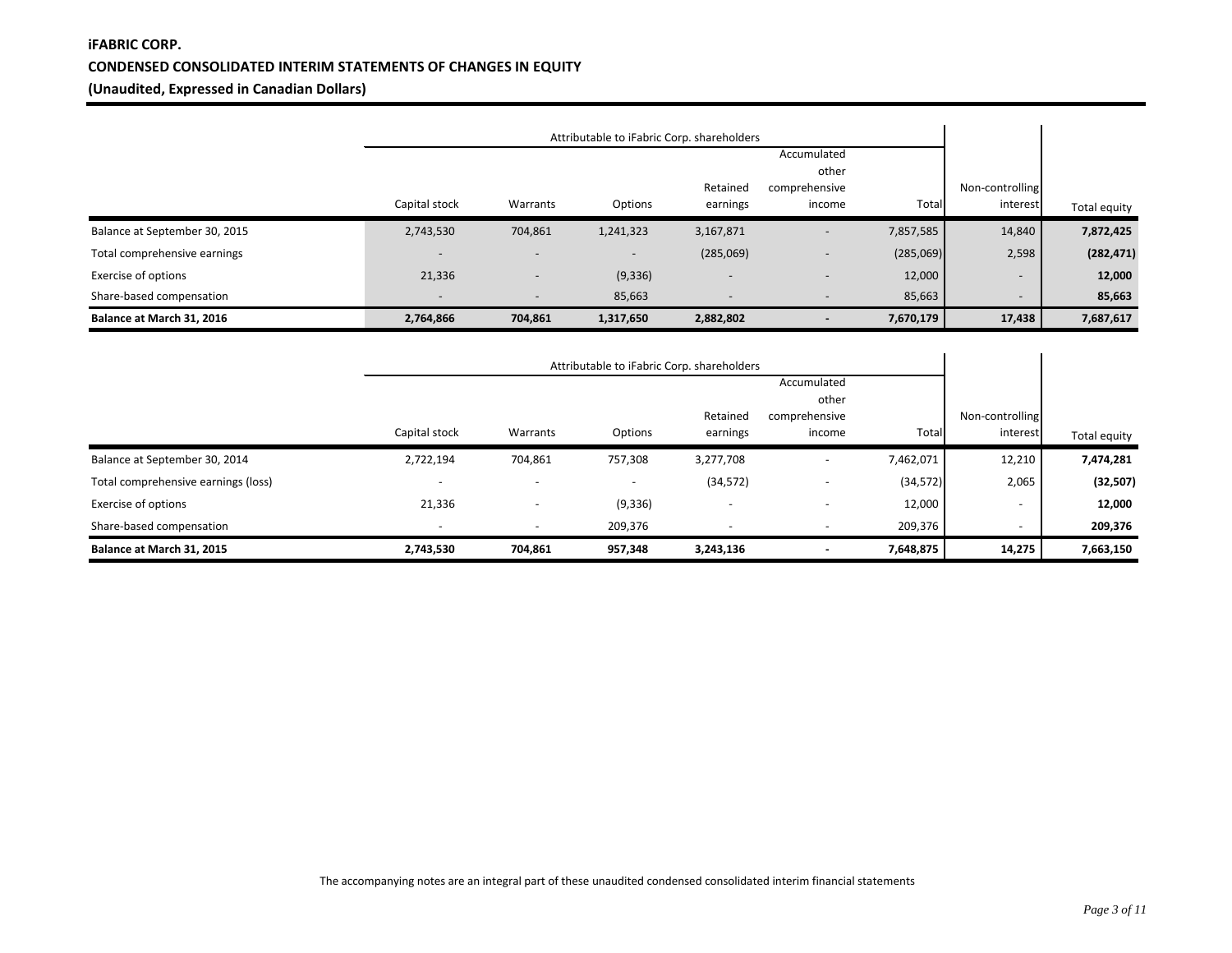## **iFABRIC CORP. CONDENSED CONSOLIDATED INTERIM STATEMENTS OF CASH FLOWS (Unaudited, Expressed in Canadian Dollars)**

|                                                             | Six months  |            |
|-------------------------------------------------------------|-------------|------------|
| For the period ended March 31,                              | 2016        | 2015       |
| CASH WAS PROVIDED BY (USED IN)                              |             |            |
| <b>OPERATING ACTIVITIES</b>                                 |             |            |
| Total comprehensive earnings (loss)                         | (282, 471)  | (32, 507)  |
| Items not affecting cash                                    |             |            |
| Amortization of property, plant and equipment               | 17,415      | 19,566     |
| Amortization of deferred development costs                  | 80,732      | 80,732     |
| Fair value adjustment on foreign exchange forward contracts | (60, 504)   | 14,488     |
| Share-based compensation                                    | 85,663      | 209,376    |
| Deferred income tax recovery                                | (89, 357)   | (108, 200) |
|                                                             | (248, 522)  | 183,455    |
| Change in non-cash operating working capital items          |             |            |
| Accounts receivable                                         | 1,706       | (879, 049) |
| Inventories                                                 | 97,552      | 572,020    |
| Prepaid expenses and deposits                               | 191,111     | 17,818     |
| Foreign exchange forward contracts                          | 2,148       | 40,000     |
| Accounts payable and accrued liabilities                    | (1,050,429) | (500, 510) |
| Income taxes payable                                        | 29,237      | 220,728    |
|                                                             | (728, 675)  | (528, 993) |
|                                                             | (977, 197)  | (345, 538) |
| <b>FINANCING ACTIVITIES</b>                                 |             |            |
| Bank operating line                                         | 734,879     | 340,772    |
| Due to related parties                                      | (54, 323)   | (135, 388) |
| Repayment of loan                                           | (50,000)    | (60,000)   |
| Share issuances (note 12)                                   | 12,000      | 12,000     |
|                                                             | 642,556     | 157,384    |
| <b>INVESTING ACTIVITIES</b>                                 |             |            |
| Purchase of property, plant and equipment                   | (1, 558)    |            |
|                                                             | (1, 558)    |            |
| <b>CHANGE IN CASH POSITION</b>                              | (336, 199)  | (188, 154) |
| CASH, beginning of period                                   | 852,016     | 1,006,385  |
| CASH, end of period                                         | 515,817     | 818,231    |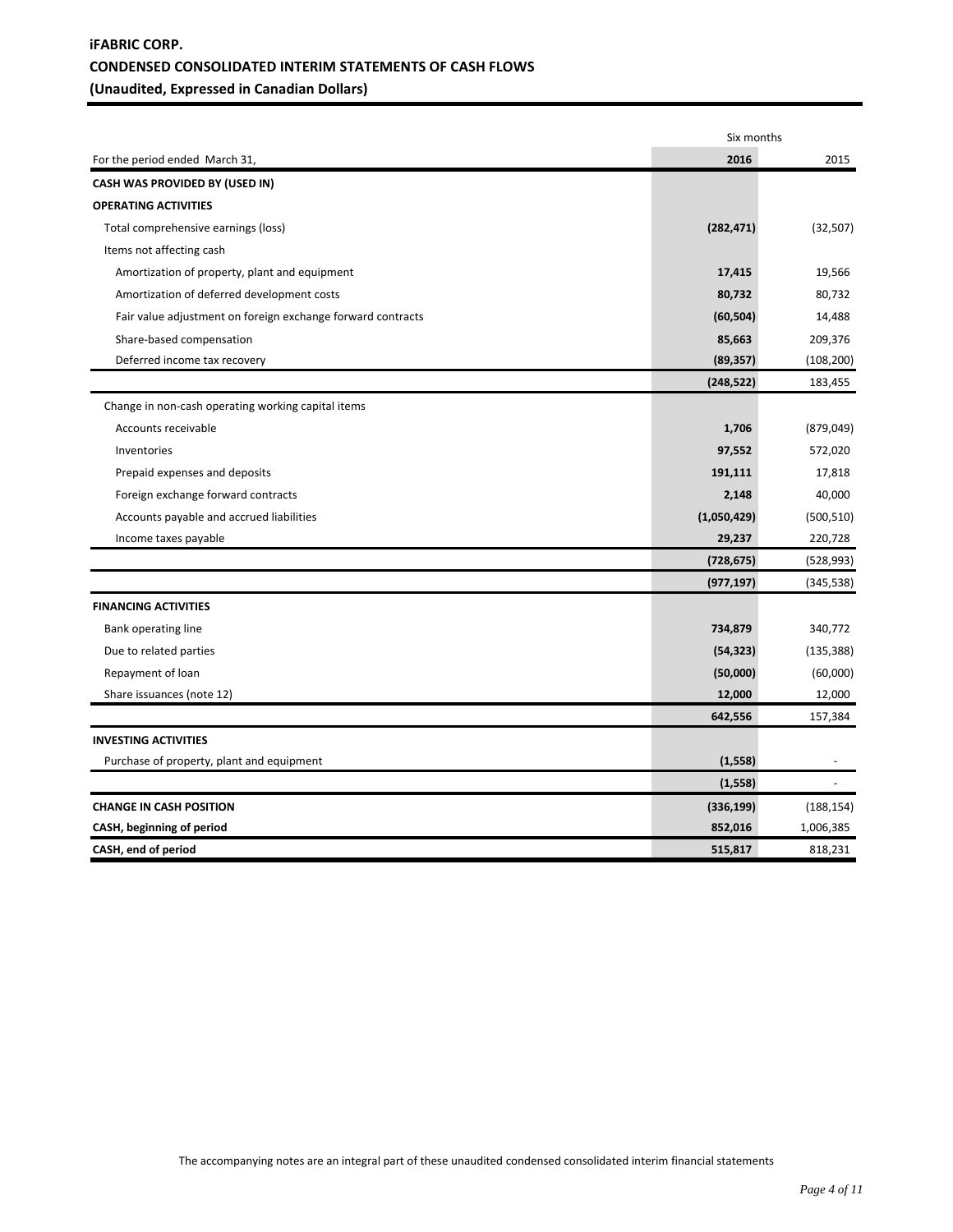#### **1. NATURE OF OPERATIONS**

iFabric Corp. ("iFabric or the Company") is a Canadian public company, incorporated under the Alberta Business Corporations Act and is domiciled in Canada. iFabric is listed on the Toronto Stock Exchange ("TSX") under the trading symbol "IFA". The head office is located at 525 Denison Street, Unit 1, Markham, Ontario, Canada.

The Company's principle activities relate to the business of designing and distributing women's intimate apparel and sleepwear, as well as a range of complimenting accessories. The Company is also in the business of developing and distributing a range of innovative products and treatments that are suitable for application to textiles, plastics, liquids, and hard surfaces. These products are designed to provide added benefits to the user.

### **2. BASIS OF PREPARATION**

#### **(a) Statement of compliance**

These unaudited condensed consolidated interim financial statements have been prepared in accordance with International Financial Reporting Standards ("IFRS"), as issued by the International Accounting Standards Board ("IASB") on a basis consistent with those accounting policies followed by the Company in the most recent audited annual consolidated financial statements except where noted below. These unaudited condensed consolidated interim financial statements have been prepared under IFRS in accordance with IAS 34, Interim Financial Reporting. Certain information, in particular the accompanying notes, normally included in the audited annual consolidated financial statements prepared in accordance with IFRS has been omitted or condensed. Accordingly, these unaudited condensed consolidated interim financial statements do not include all the information required for full annual financial statements, and, therefore, should be read in conjunction with the audited annual consolidated financial statements and the notes thereto for the year ended September 30, 2015. Certain comparative figures have been reclassified to conform to the current year's presentation.

#### **(b) Basis of consolidation**

These unaudited condensed consolidated interim financial statements include the accounts of iFabric Corp., and its wholly-owned subsidiaries:

(i) Coconut Grove Textiles Inc., which includes the consolidated accounts of its wholly-owned subsidiaries Coconut Grove Pads Inc., Intelligent Fabric Technologies (North America) Inc., which includes the consolidated accounts of its wholly-owned subsidiary Intelligent Fabric Technologies Inc., a U.S. company, and CG Intimates Inc., a U.S. company. It also includes the accounts of 2074160 Ontario Inc., which is a 60% owned subsidiary.

(ii) Protx (Shanghai) Trading Co., Ltd., a company incorporated in China.

All inter-corporate balances and transactions have been eliminated on consolidation.

#### **(c) Seasonal fluctuations**

The interim period results of operations do not necessarily reflect results for the full fiscal year because of seasonal fluctuations that characterize the apparel and textiles industries.

#### **(d) Basis of measurement**

These unaudited condensed consolidated interim financial statements were prepared on a historical cost basis except for certain items which may be accounted for at fair value, as further discussed in the significant accounting policies of the most recent audited annual financial statements for the year ended September 30, 2015.

#### **(e) Functional and presentation currency**

These unaudited condensed consolidated interim financial statements are presented in Canadian dollars, which is the Company's functional currency.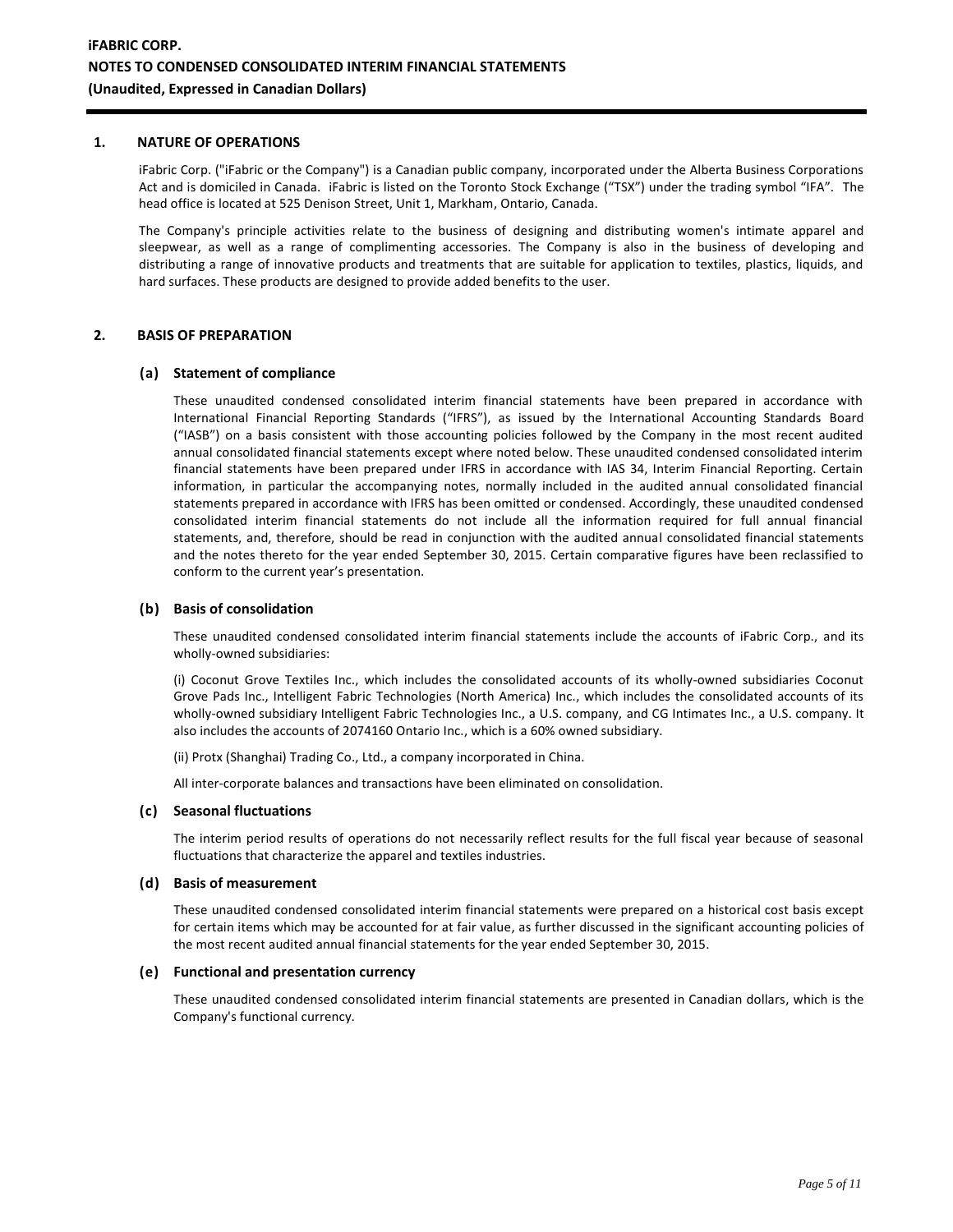#### **3. SUMMARY OF SIGNIFICANT ACCOUNTING POLICIES**

The significant accounting policies as disclosed in the Company's audited annual consolidated financial statements for the year ended September 30, 2015 have been applied consistently in the preparation of these unaudited condensed consolidated interim financial statements.

#### **(a) Future changes to accounting standards**

Certain new standards, interpretations, amendments and improvements to existing standards were issued by the IASB or International Financial Reporting Interpretations Committee ("IFRIC") that are mandatory for accounting periods beginning on January 1, 2016 or later periods. The standards implemented or impacted that are applicable to the company are as follows:

- i) IFRS 9, 'Financial Instruments' was issued in November 2009 as the first step in its project to replace IAS 39 'Financial Instruments: Recognition and Measurement'. IFRS 9 introduces new requirements for classifying and measuring financial assets that must be applied starting January 1, 2018, with early adoption permitted. The IASB amended IFRS 9 in November 2013 to add new requirements for classifying and measuring financial liabilities, de-recognition of financial instruments, impairment and hedge accounting. The standard is not expected to have an impact on the Company's accounting for financial instruments and the Company has not yet decided when to adopt IFRS 9.
- ii) IFRS 15, 'Revenue From Contracts With Customers' was issued in May 2014. The standard provides a comprehensive framework for recognition, measurement, and disclosure of revenue from contracts with customers except for those that fall within the scope of IAS 17, 'Leases' or other applicable IFRS. Application of the standard is mandatory for annual reporting periods beginning on or after January 1, 2018, with early adoption permitted. The adoption of IFRS 15 is not expected to have an impact on the Company's accounting for revenue and the Company is currently assessing when to adopt IFRS 15.
- iii) 'Annual Improvements to IFRSs 2012-2014 Cycle' was approved by the IASB in September 2014. These improvements included amendments to a number of IFRSs as a result of the annual improvements project. The revised rules are effective for annual periods beginning on or after January 1, 2016, with early adoption permitted. The Company expects there to be no impact or adjustments necessary as a result of applying the revised rules.

### **4. ACCOUNTS RECEIVABLE**

|                                     | March 31,<br>2016 | September 30,<br>2015 |
|-------------------------------------|-------------------|-----------------------|
| Trade receivables                   | 2,235,965         | 2,220,276             |
| Allowance for doubtful accounts     | (14, 057)         | (9,791)               |
| Allowance for discounts and rebates | (86, 190)         | (92,000)              |
| Other                               | 5,642             | 24,581                |
|                                     | 2,141,360         | 2,143,066             |

#### **5. INVENTORIES**

Inventories represent the carrying amount of merchandise for resale. During the six months ended March 31, 2016, the amount of inventories charged to net earnings was \$2,461,920 (2015 - \$2,520,922) and the amount of inventory write-downs were \$90,026 (2015 - \$40,095). There were no reversals of prior period write-downs of inventory.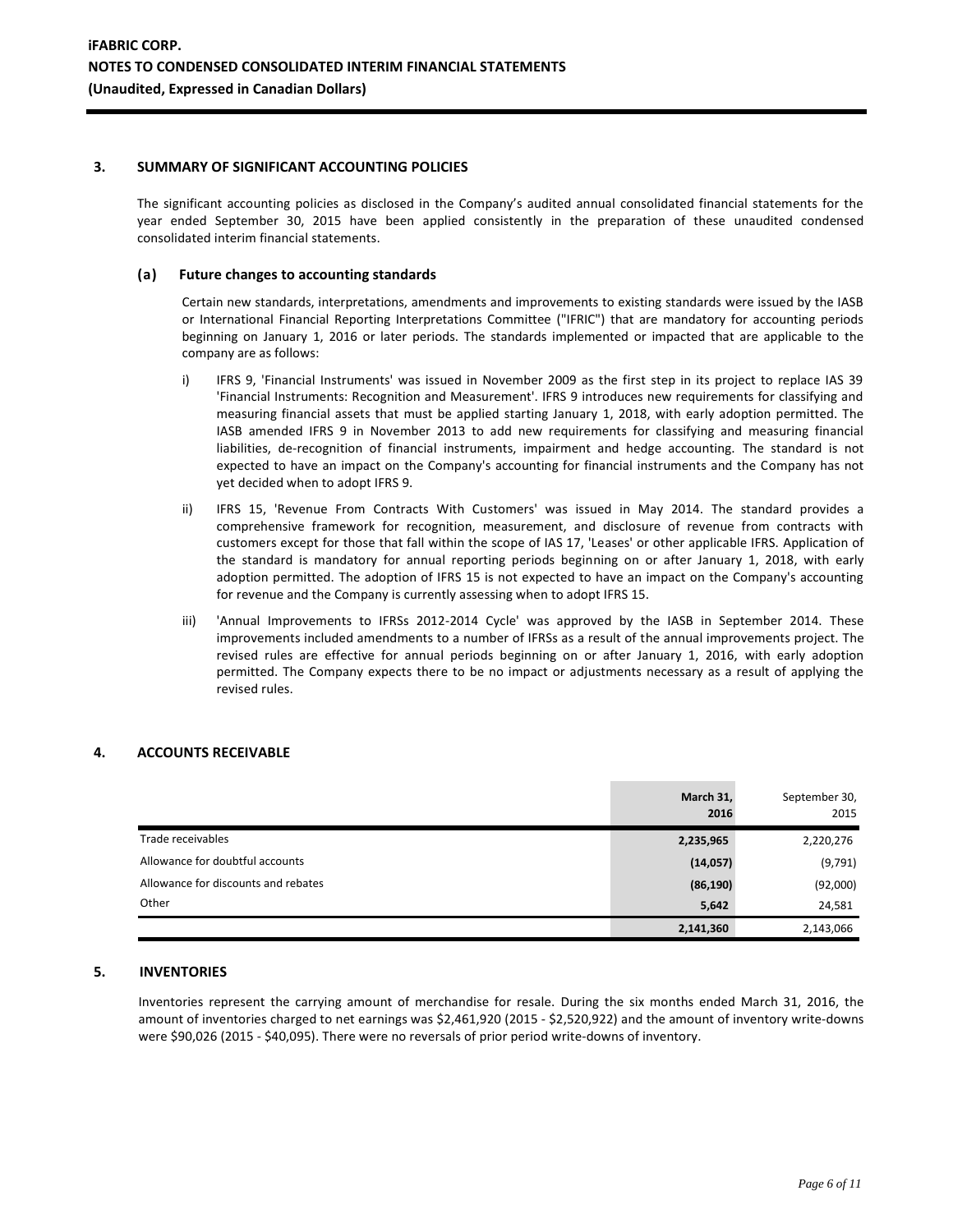#### **6. PREPAID EXPENSES AND DEPOSITS**

|                                   | March 31,<br>2016 | September 30,<br>2015 |
|-----------------------------------|-------------------|-----------------------|
| Prepaid expenses and other assets | 41,594            | 52,245                |
| Deposits paid to suppliers        | 95,076            | 275,536               |
|                                   | 136,670           | 327,781               |

#### **7. FOREIGN EXCHANGE FORWARD CONTRACTS**

The Company enters into foreign exchange forward contracts to manage the risks associated with exchange rate fluctuations. The balance is comprised of the following:

|                                                    | March 31,<br>2016 | September 30,<br>2015 |
|----------------------------------------------------|-------------------|-----------------------|
| Margin balance - cash deposit                      | 77,922            | 80,070                |
| Mark to market variance - loss on foreign exchange | 18,120            | (42, 384)             |
|                                                    | 96,042            | 37,686                |

As at March 31, 2016, the Company had contracted to sell \$400,000 U.S Dollars ("USD").

For the six months ended March 31, 2016, there is a gain on foreign exchange of \$60,504 (2015 - \$14,488 loss) recognized in net earnings (loss), with respect to changes in fair value of the Company's foreign exchange forward contracts.

## **8. CREDIT FACILITIES**

One of the Company's subsidiaries has a demand operating loan with a tier one Canadian bank available to a maximum of \$2,000,000, against which \$734,879 was outstanding as at March 31, 2016 (September 30, 2015 - nil). The loan facility bears interest at the bank's prime lending rate plus 1.75%. The purpose of the credit facility is to provide for ongoing operating requirements including the financing of accounts receivable and inventories. The facility is secured by General Security Agreements covering all the assets of two subsidiary companies, their accounts receivable insurance, an assignment of their fire insurance, and a guarantee in the amount of \$1,000,000 from a third subsidiary of the Company. In addition, the Company has credit card facilities amounting to \$50,000 Canadian dollars and \$25,000 U.S. dollars, which are subject to the same security arrangements.

## **9. ACCOUNTS PAYABLE AND ACCRUED LIABILITIES**

|                            | March 31,<br>2016 | September 30,<br>2015 |
|----------------------------|-------------------|-----------------------|
| Trade payables             | 586,103           | 1,604,001             |
| Government remittances     | 75,021            | 76,643                |
| <b>Accrued liabilities</b> | 126,435           | 157,344               |
| Tenants deposits           | 8,847             | 8,847                 |
|                            | 796,406           | 1,846,835             |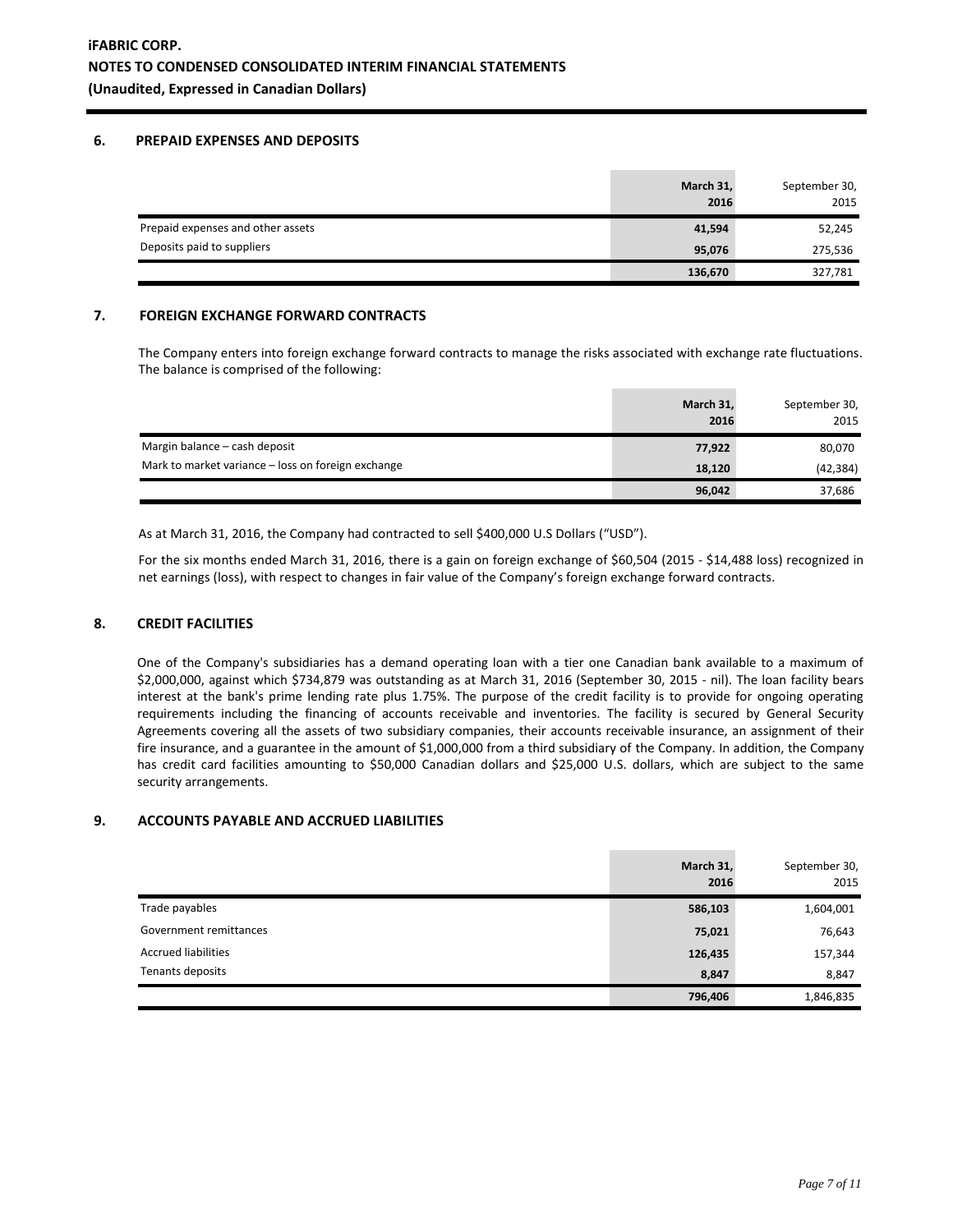### **10. SEGMENTED INFORMATION**

The Company has three reportable operating segments, as described below. The reportable segments offer different products and services, and are managed separately because they require different marketing strategies, technologies, and resource allocations. For each of the operating segments, the CEO and CFO (the chief operating decision makers) review internal management reports on at least a quarterly basis. The following describes the operations in each of the reportable segments:

- Intimate Apparel: Includes the design and distribution of women's intimate apparel, sleepwear and accessories.
- Intelligent Fabrics: Includes the development and distribution of innovative products and treatments that are suitable for application to textiles, plastics, liquids, and hard surfaces. These products are designed to provide added benefits to the user.
- Other: Includes leasing of property to group companies, related parties and third parties.

Inter-segment transactions are made at prices that approximate market rates.

There has been no material change in the total assets for each reportable segment since the last annual audited financial statements.

| Six months ended March 31, 2016     | Intimate<br>Apparel | Intelligent              | Corporate Items |                          | Fabrics Other Segments and Eliminations |  | <b>Consolidated</b> |
|-------------------------------------|---------------------|--------------------------|-----------------|--------------------------|-----------------------------------------|--|---------------------|
| Revenue                             |                     |                          |                 |                          |                                         |  |                     |
| Third party                         | 5,722,215           | 613.548                  | 65,274          | $\overline{\phantom{a}}$ | 6,401,037                               |  |                     |
| Inter-segment                       | 19,800              | $\overline{\phantom{0}}$ | 86,204          | (106,004)                | $\blacksquare$                          |  |                     |
| <b>Total Revenue</b>                | 5,742,015           | 613.548                  | 151,478         | (106,004)                | 6,401,037                               |  |                     |
| Earnings (loss) before income taxes | (25, 465)           | (377, 822)               | 11,192          | 25,753                   | (366, 342)                              |  |                     |

|                                     | Intimate<br>Intelligent |                          | Corporate Items                         |            |                     |  |  |  |  |
|-------------------------------------|-------------------------|--------------------------|-----------------------------------------|------------|---------------------|--|--|--|--|
| Six months ended March 31, 2015     | Apparel                 |                          | Fabrics Other Segments and Eliminations |            | <b>Consolidated</b> |  |  |  |  |
| Revenue                             |                         |                          |                                         |            |                     |  |  |  |  |
| Third party                         | 5,862,582               | 383.369                  | 47.931                                  | -          | 6,293,882           |  |  |  |  |
| Inter-segment                       | 18.000                  | $\overline{\phantom{0}}$ | 83,585                                  | (101, 585) | $\blacksquare$      |  |  |  |  |
| Total Revenue                       | 5,880,582               | 383.369                  | 131.516                                 | (101, 585) | 6,293,882           |  |  |  |  |
| Earnings (loss) before income taxes | 748.238                 | (596, 868)               | 9.092                                   | (90, 924)  | 69,538              |  |  |  |  |

The following summarizes external sales revenue for the Company by geographic operating segments:

| Six months Ended March 31, | 2016      | 2015      |
|----------------------------|-----------|-----------|
| External sales revenue     |           |           |
| Canada                     | 360,109   | 463,301   |
| <b>United States</b>       | 5,274,851 | 5,180,649 |
| United Kingdom             | 612,704   | 463,655   |
| Other                      | 153,373   | 186,277   |
| Total                      | 6,401,037 | 6,293,882 |

All of the Company's non-current assets are located in Canada.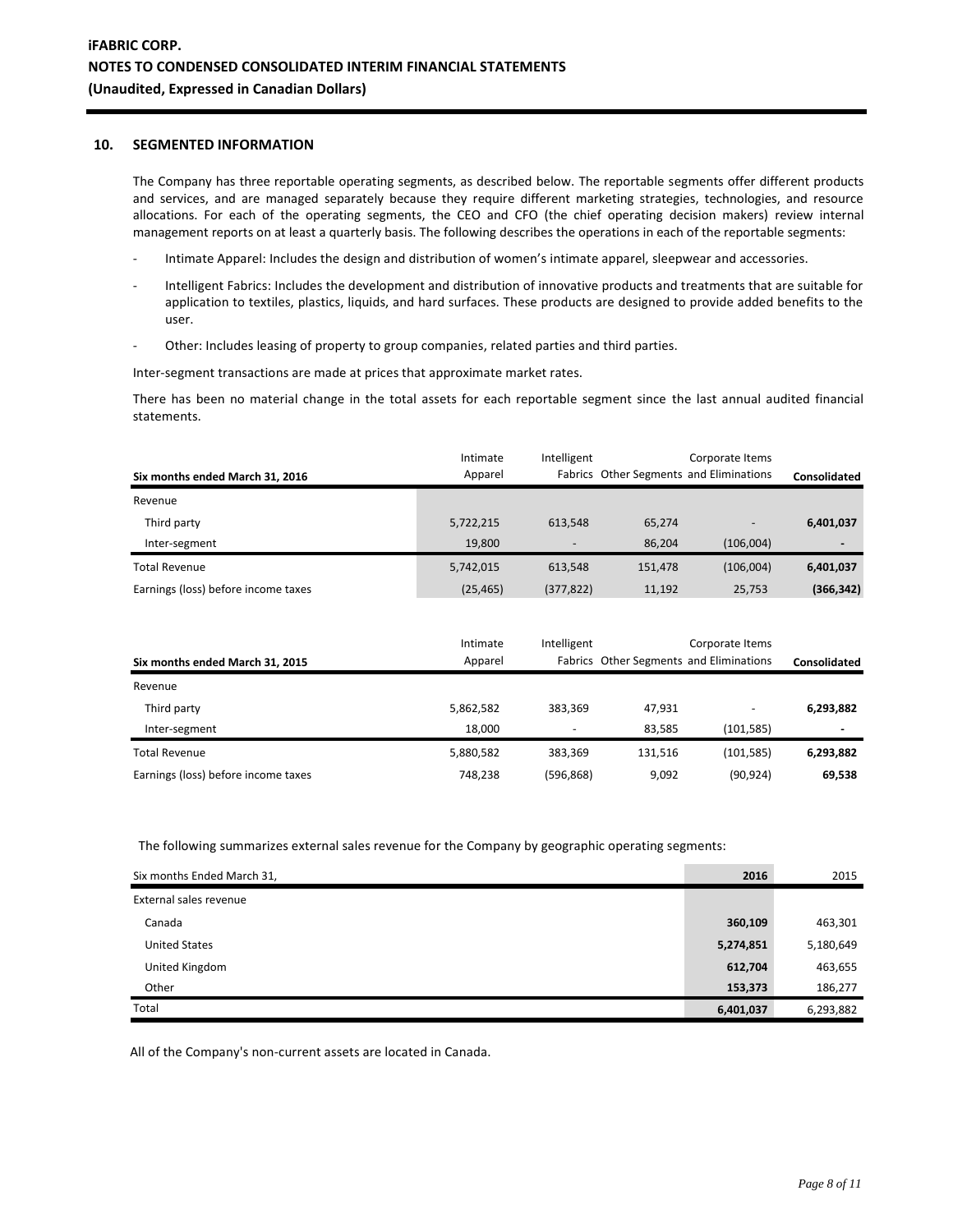### **11. EARNINGS (LOSS) PER SHARE**

Basic earnings (loss) per share is calculated using the weighted average number of shares outstanding during the period. Diluted earnings (loss) per share is calculated to reflect the dilutive effect of warrants and stock options outstanding. The calculation of basic and diluted earnings (loss) per share is based on net loss attributable to iFabric Corp.'s shareholders for the three and six months ended March 31, 2016 of \$324,657 and \$285,069, respectively (2015 - earnings of \$126,333 and loss of \$34,572, respectively). The number of shares used in the earnings (loss) per share calculation is as follows:

|                                                         |                | Three months | Six months |            |
|---------------------------------------------------------|----------------|--------------|------------|------------|
| Period ended March 31,                                  | 2016           | 2015         | 2016       | 2015       |
| Weighted average number of shares outstanding - basic   | 25,923,486     | 25,899,750   | 25,911,553 | 25,892,662 |
| Dilutive effect of options                              | $\blacksquare$ | 1,216,368    | 1,203,271  |            |
| Weighted average number of shares outstanding - diluted | 25,923,486     | 27,116,118   | 27,114,825 | 25,892,662 |

For the three months ended March 31, 2016, 1,690,000 options and 232,133 warrants were excluded from the calculation of diluted earnings per share as these instruments were deemed to be anti-dilutive (2015 – 150,000 options and 232,133 warrants were excluded). For the six months ended March 31, 2016 1,690,000 options and 232,133 warrants were excluded from the calculation of diluted earnings per share as these instruments were deemed to be anti-dilutive (2015 – 1,620,000 options and 232,133 warrants were excluded).

### **12. CAPITAL STOCK**

### **(a) Authorized, issued and outstanding**

Authorized: Unlimited number of common shares

|                                                                 | Number of<br>common shares | Common share<br>capital |
|-----------------------------------------------------------------|----------------------------|-------------------------|
| Balance at September 30, 2015                                   | 25,899,750                 | 2,743,530               |
| Shares issued pursuant to excercise of stock options            | 30,000                     | 12,000                  |
| Ascribed value credited to share capital on exercise of options | $\overline{\phantom{0}}$   | 9,336                   |
| Balance at March 31, 2016                                       | 25,929,750                 | 2,764,866               |

|                                                                 | Number of<br>common shares | Common share<br>capital |
|-----------------------------------------------------------------|----------------------------|-------------------------|
| Balance at September 30, 2014                                   | 25,869,750                 | 2,722,194               |
| Shares issued pursuant to excercise of stock options            | 30.000                     | 12,000                  |
| Ascribed value credited to share capital on exercise of options | $\overline{\phantom{a}}$   | 9.336                   |
| Balance at March 31, 2015                                       | 25,899,750                 | 2,743,530               |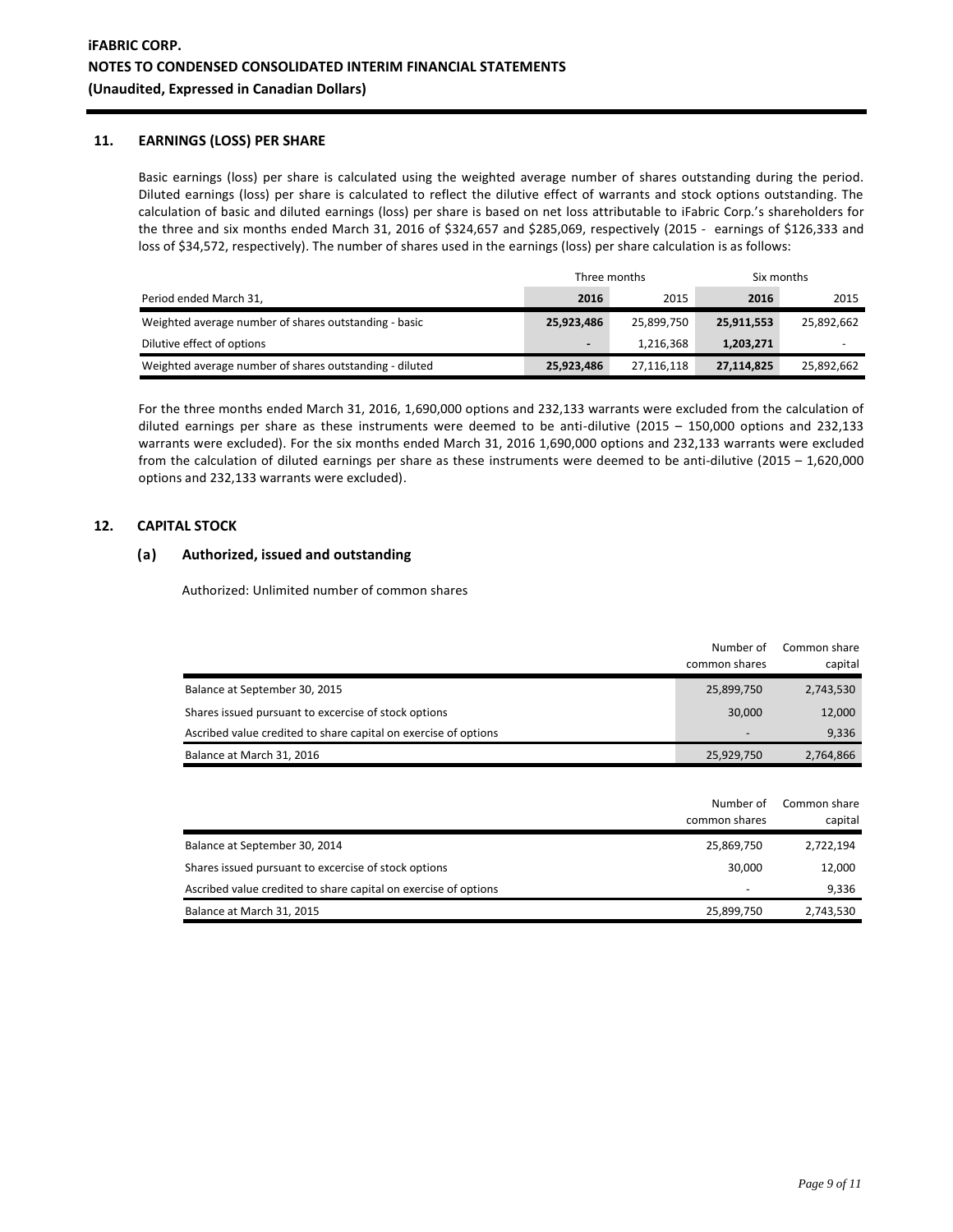## **12. CAPITAL STOCK,** *continued*

## **(b) Stock option plan**

The Company has reserved 10% of the issued and outstanding common shares for issuance under its stock option plan. The status of the Company's stock option plan is summarized as follows:

|                               | Number of stock<br>options | Weighted average<br>exercise price |
|-------------------------------|----------------------------|------------------------------------|
| Balance at September 30, 2015 | 1,720,000                  | 0.97                               |
| Exercised                     | (30,000)                   | 0.40                               |
| Balance at March 31, 2016     | 1,690,000                  | 0.98                               |
|                               | Number of stock<br>options | Weighted average<br>exercise price |
| Balance at September 30, 2014 | 1,650,000                  | 0.85                               |
| Exercised                     | (30,000)                   | 0.40                               |
| Balance at March 31, 2015     | 1,620,000                  | 0.86                               |

As of March 31, 2016, the following options were outstanding and exercisable:

|                    | <b>Options Outsanding</b> |                  |                  | <b>Options Exercisable</b> |                                  |
|--------------------|---------------------------|------------------|------------------|----------------------------|----------------------------------|
|                    |                           | Weighted         |                  |                            |                                  |
|                    |                           | average          |                  |                            |                                  |
|                    |                           | remaining        | Weighted         |                            | Weighted                         |
|                    | Number of stock           | contractual life | average exercise |                            | Number of stock average exercise |
| Expiry date        | options                   | (years)          | price            | options                    | price                            |
| September 17, 2018 | 75,000                    | 2.46             | 2.90             | 75,000                     | 2.90                             |
| January 16, 2023   | 1,365,000                 | 6.79             | 0.40             | 1,365,000                  | 0.40                             |
| April 1, 2024      | 150,000                   | 8.00             | 4.15             | 50,000                     | 4.15                             |
| May 6, 2025        | 100.000                   | 9.10             | 2.70             | 100,000                    | 2.70                             |
|                    | 1,690,000                 | 6.84             | 0.98             | 1,590,000                  | 0.78                             |

## **(c) Warrants**

The following table summarizes warrants outstanding as of March 31, 2016:

|                   |          | Weighted                   |
|-------------------|----------|----------------------------|
|                   |          | Number of average exercise |
| Expiry date       | warrants | price                      |
| December 13, 2016 | 203,625  | 5.25                       |
| December 13, 2016 | 28,508   | 4.00                       |
|                   | 232,133  | 5.10                       |